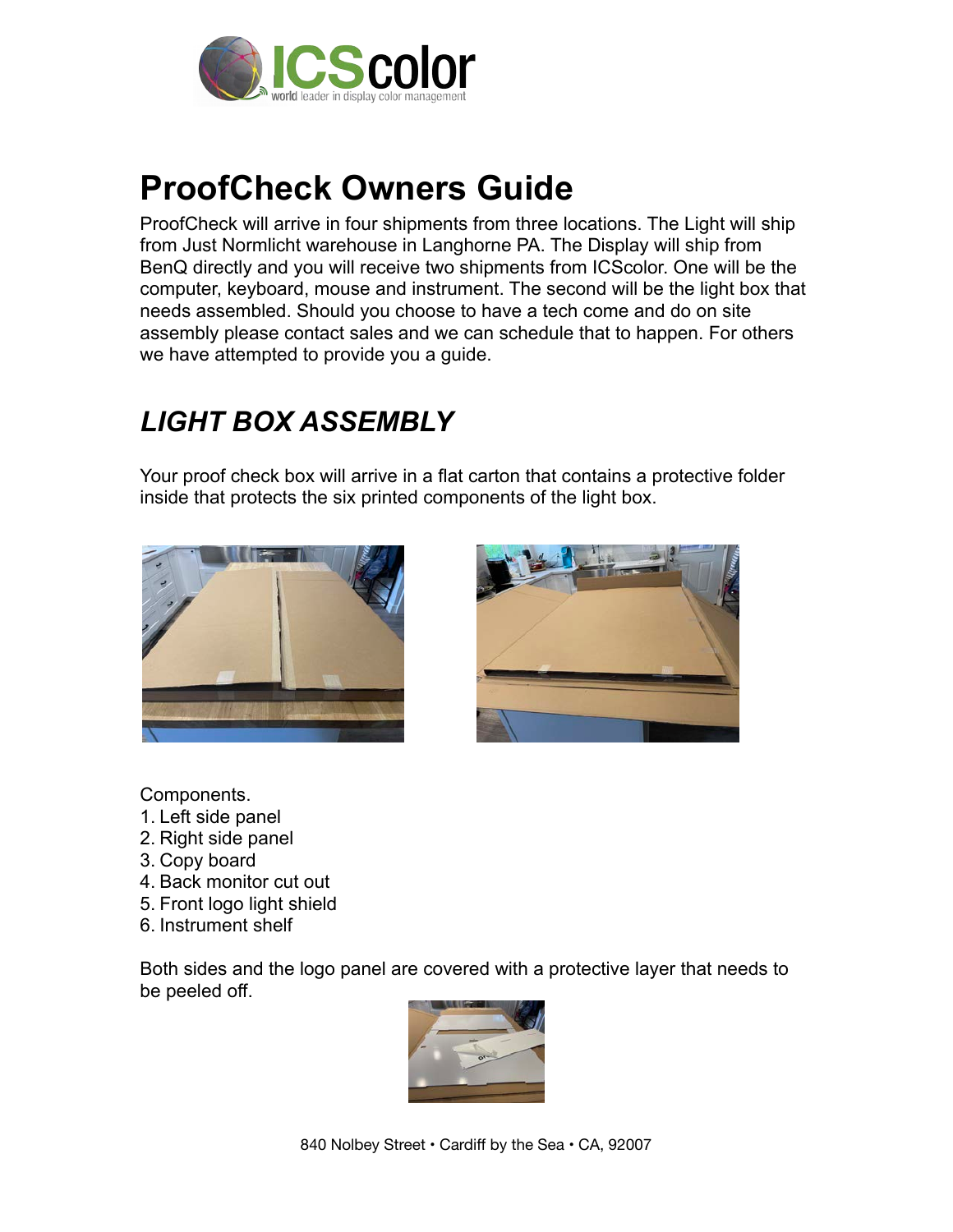

Box can be assembled by one person but it it highly recommend that you have a second set of hands just to make it much easier. Start with a flat clean bench. You can use the protective folder from the inside of the shipping container to protect both the bench and the graphics while assembling.

Step 1 is to insert the copy board between the left and right side panels. Note the hole for the keyboard and mouse cables goes on the right side.

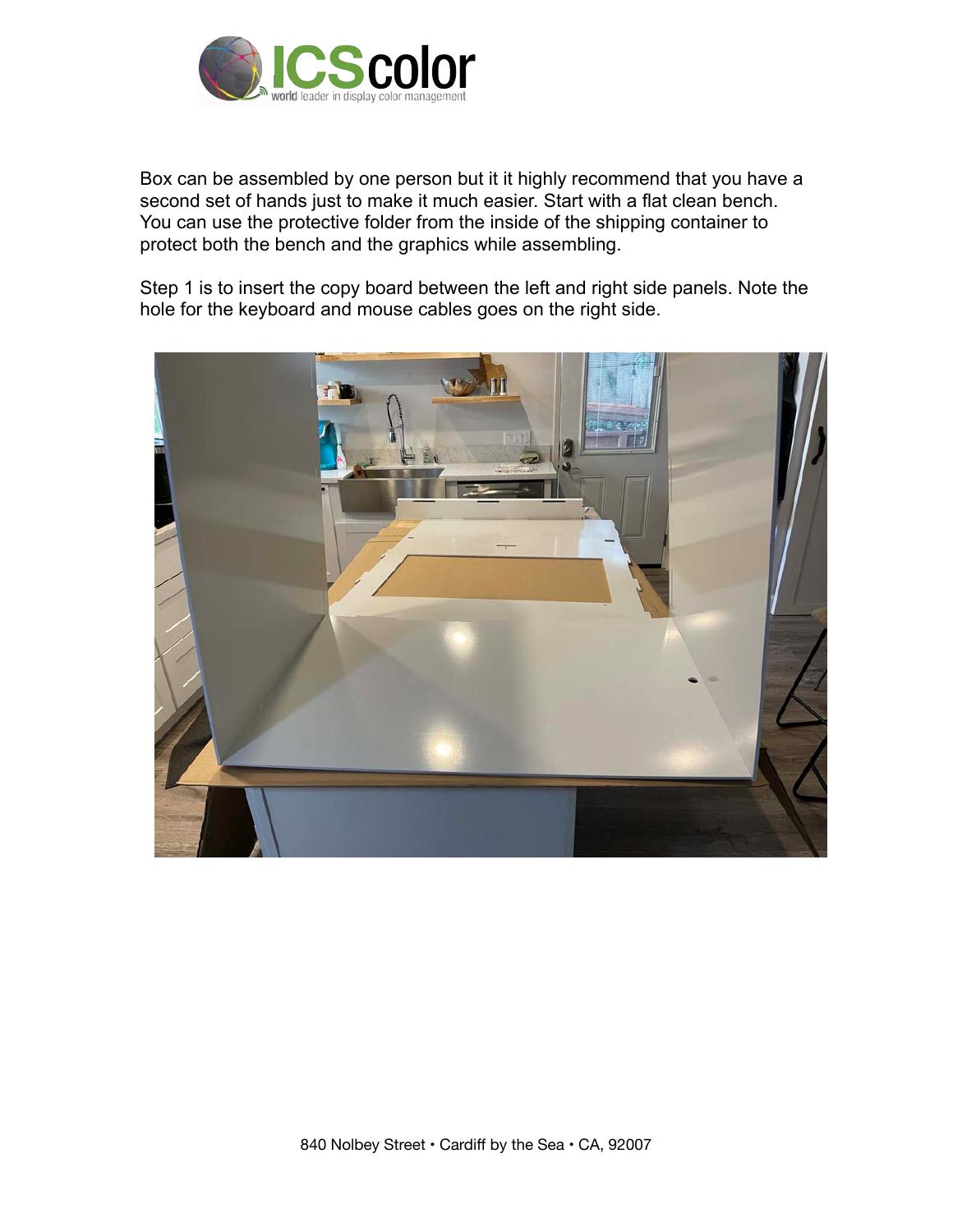

Step 2 is to install the back monitor panel. Rotate the box on its back so the back panel is at the bottom for assembly. This takes a bit of flexing to the panels to get the copy board rear tabs in the slots of the back panel and the top folded over to



align the tabs with the side panels. (you may want to insert instrument panel step 3 before folding the top over to make access easier.

Step 3 is to install the instrument shelf as shown.



840 Nolbey Street • Cardiff by the Sea • CA, 92007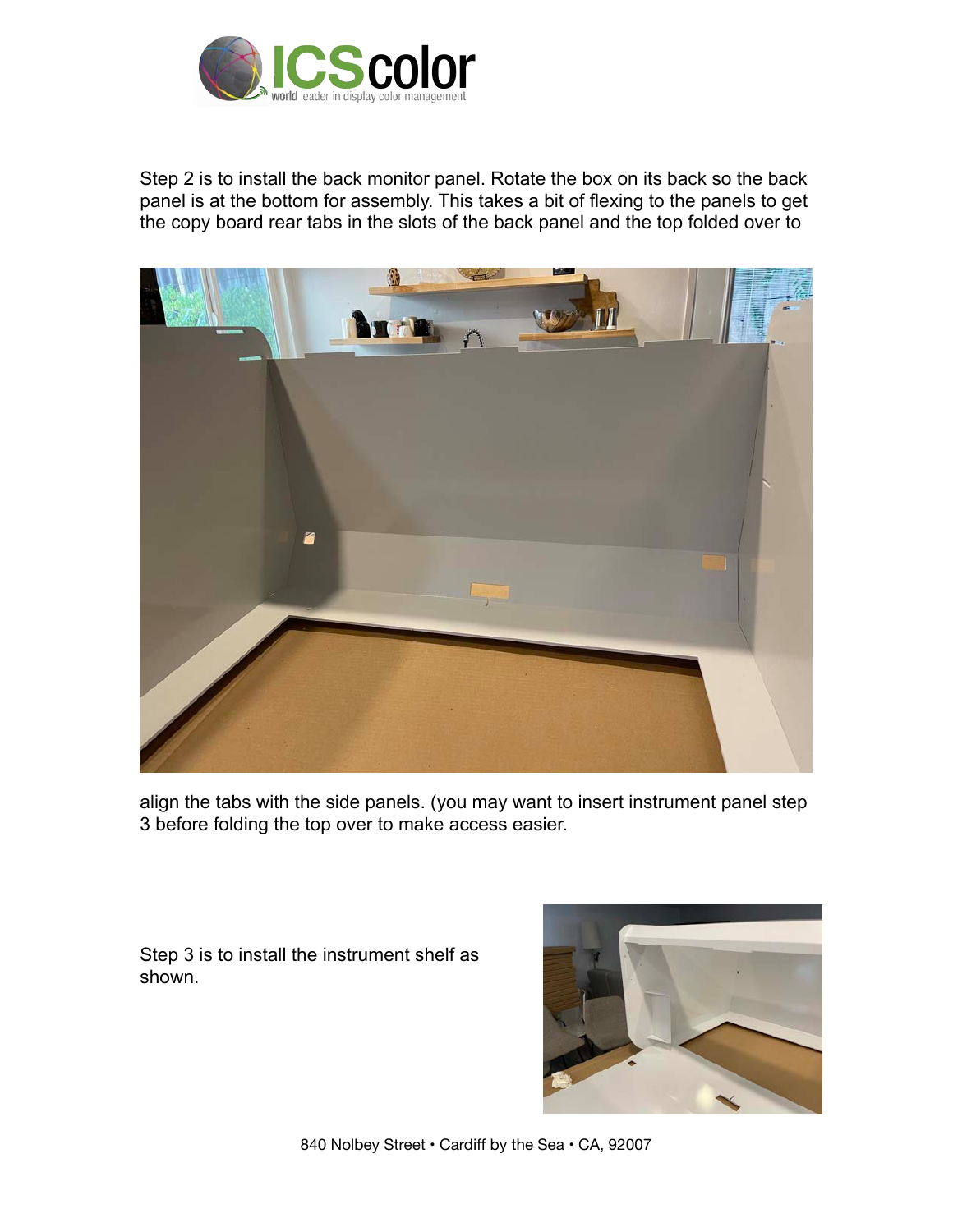

Step 4 is to install the logo light shield. To do this rotate the box so it is completely upside down. Fold the logo panel in the U shape so it fits the slots in the side panels. Again this takes a bit of flexing to keep top panel tabs inserted as logo panel is put in place.



The booth is now ready for the light to be installed.

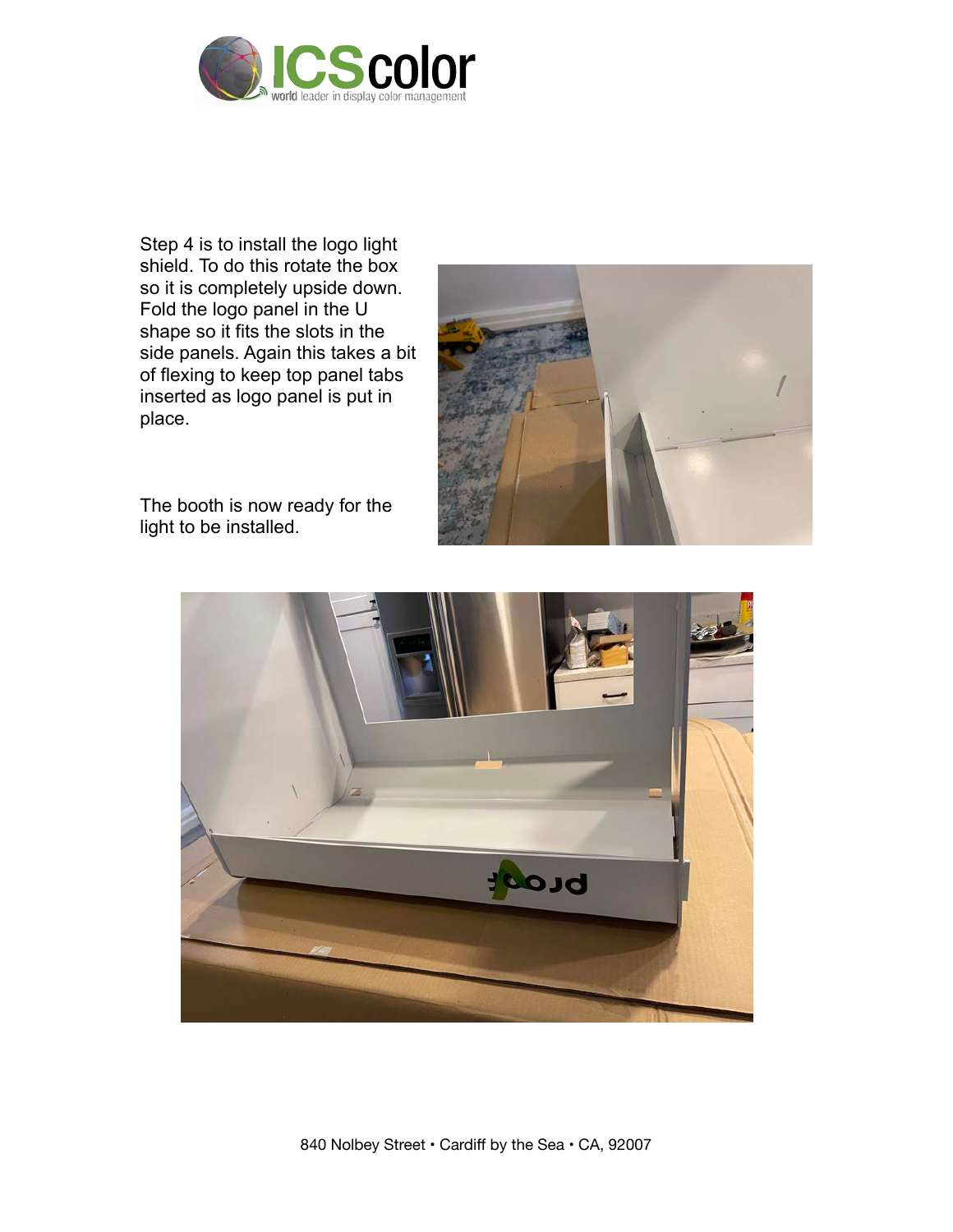

### *INSTALLING THE LIGHT*

While booth is still standing on its head this is a good time to install the light. with the three screws on each end that came with the light unit. Lay the light inside with the power, switch and USB connection facing the back of the booth.



From the outside of the side panel use the three screws to hold in place. Now turn the light booth rightsize for use with the rest of the components.

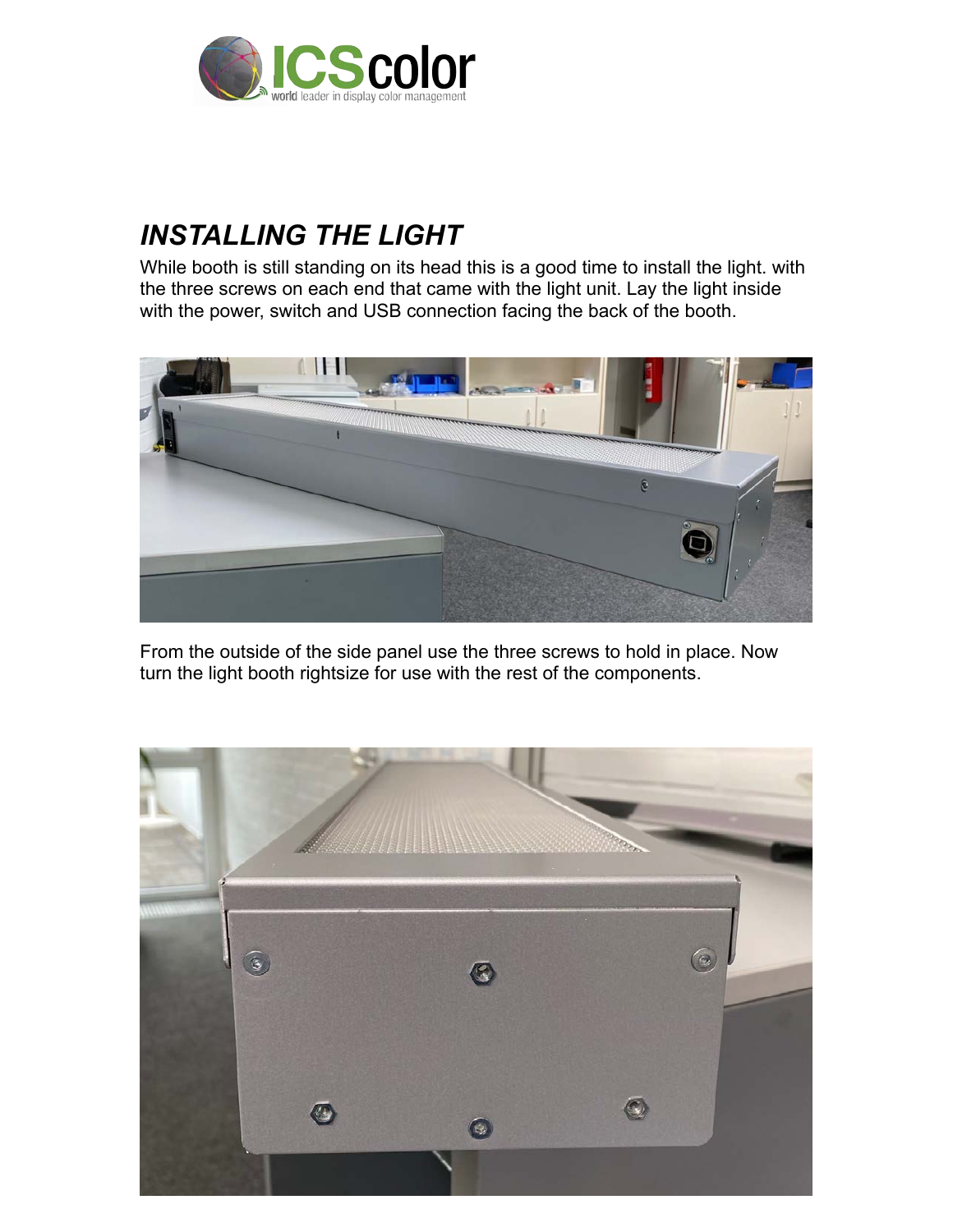

### *PLACING THE MONITOR*

Unpack the monitor and place in the back of your workstation. Set the hight of the display to align with the cutout of the booth. The hole for the power switch will be easily reached with a pen to power on the display.



### *CONNECTING THE COMPUTER*

Place the Computer the top right side of booth. The keyboard and mouse can be placed inside with the cables brought through the hole to the back.

- 1. Plug in Keyboard and mouse USB to computer
- 2. Connect the HDMI cable between the display and the computer.
- 3. Connect the USB cable from the display to the computer
- 4. Connect the USB cable from the light to the computer
- 5. Connect the instrument to the front USB slot of the computer by reaching through the inside of the booth and sending through the slot above the display. This slot is large enough to slide the instruments counterweight (cover) through and the instrument can be set on the shelf till required for calibration